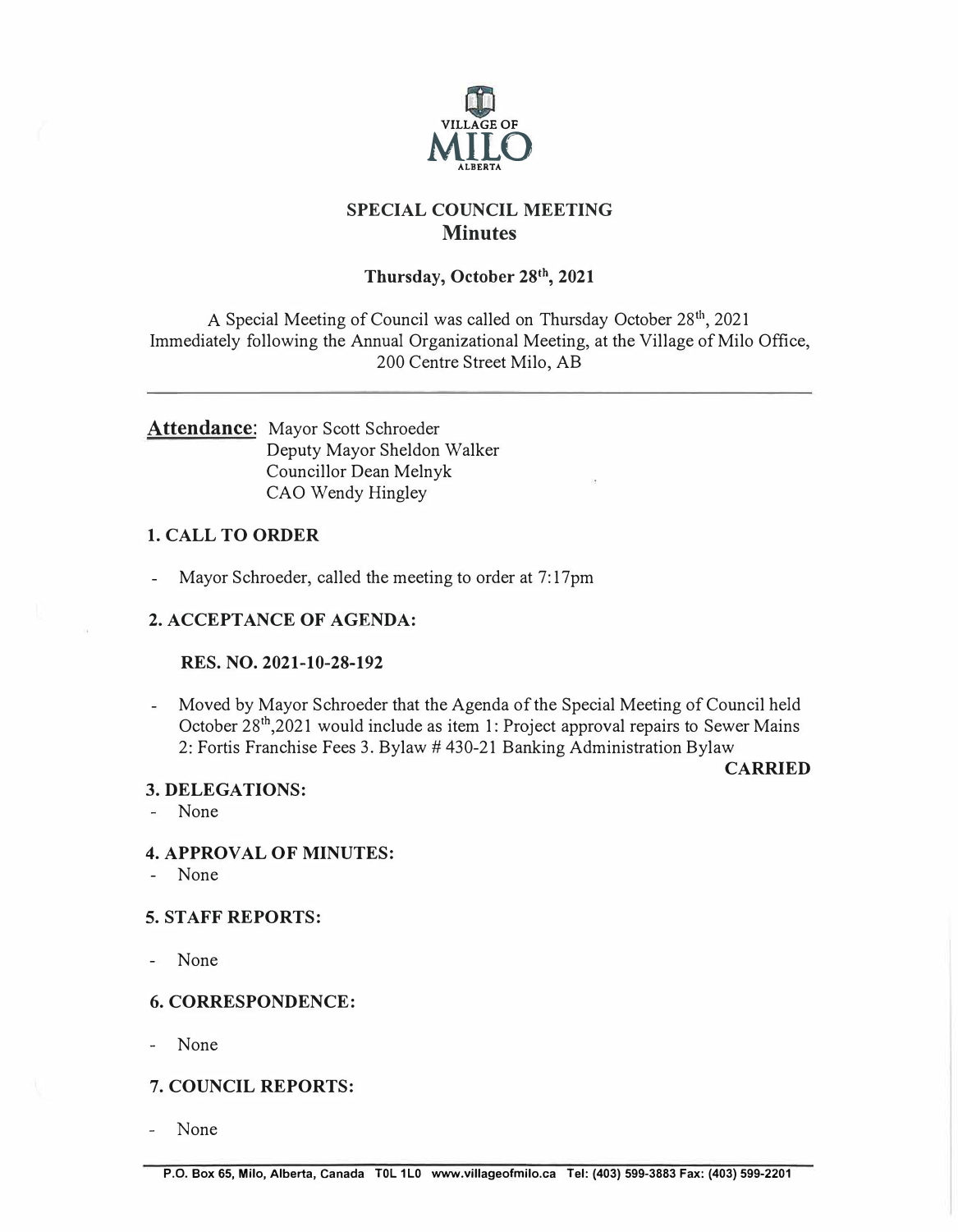

#### **8. OLD BUSINESS:**

- None

#### **9. NEW BUSINESS:**

#### **RES. NO. 2021-10-28-193**

- Mayor Walker moved Council to approve the quote from McGill's Industrial Services and instructs Administration to have Project completed as soon as possible

**RES. NO. 2021-10-28-194** 

- Deputy Mayor Walker moves to maintain the Fortis Franchise Fees at 20%

#### **CARRIED**

**CARRIED** 

#### **RES.NO. 2021-10-28-195**

**- Mayor Schroeder moves FIRST READING of BYLAW # 430-21 BANKING ADMINISTRATION BYLAW**

**CARRIED** 

**RES.NO. 2021-10-28-196**

- Councillor Melnyk moves Council into SECOND READING of BYLAW #430- 21 BANKING ADMINISTRATION BYLAW

**CARRIED** 

RES.NO. 2021-10-28-197

- Mayor Schroeder moves Council to consider THIRD and FINAL READING of BYLAW# 430-21 BANKING ADMINISTRATION BYLAW UNANAMOUSLY CARRIED

RES.NO. 2021-10-28-198

- Deputy Mayor Walker moves THIRD and FINAL READING of BYLAW # 430-21 BANKING ADMINISTRATION BYLAW

**CARRIED**